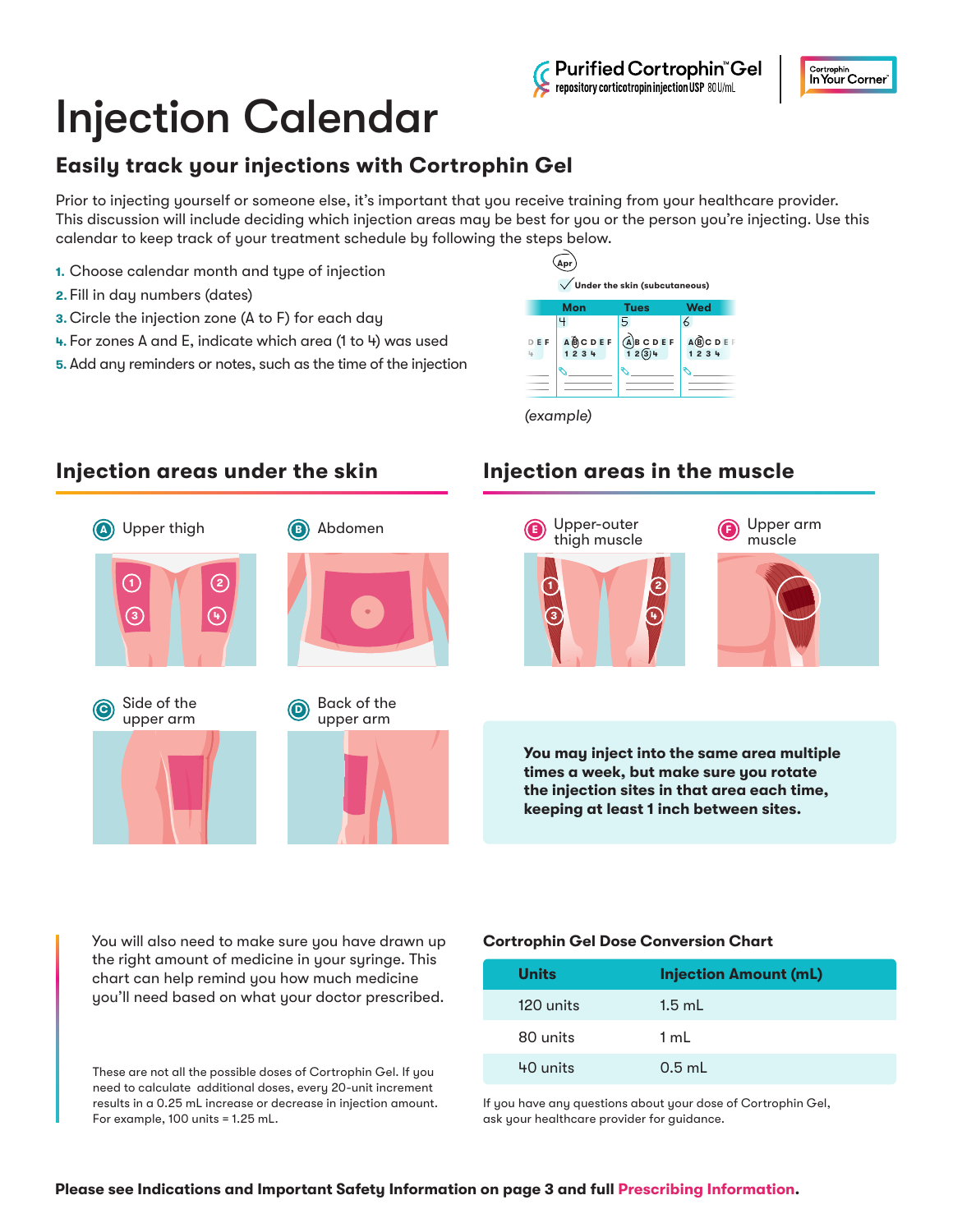| Month: Jan Feb Mar Apr May June July Aug Sept Oct Nov Dec<br>(circle one) |  |  |  |  |  |  |
|---------------------------------------------------------------------------|--|--|--|--|--|--|
|                                                                           |  |  |  |  |  |  |

**Under the skin (subcutaneous) Into the muscle (intramuscular)**

**Type of Injection:**

*(as instructed by your healthcare provider)*

| <b>Sun</b>                             | <b>Mon</b>                                                                                                                                                                                                                                                                                                                                                                   | <b>Tues</b>                                                                                                                                                                                                                                                                                                                                                                  | <b>Wed</b>                                                                                                                                                                                                                                                                                                                                                                   | <b>Thurs</b>                                                                                                                                                                                                                                                                                                                                                                 | <b>Fri</b>                                                                                                                                                                                                                                                                                                                                                                   | Sat                                                                                                                                                                                                                                                                                                                                                                          |
|----------------------------------------|------------------------------------------------------------------------------------------------------------------------------------------------------------------------------------------------------------------------------------------------------------------------------------------------------------------------------------------------------------------------------|------------------------------------------------------------------------------------------------------------------------------------------------------------------------------------------------------------------------------------------------------------------------------------------------------------------------------------------------------------------------------|------------------------------------------------------------------------------------------------------------------------------------------------------------------------------------------------------------------------------------------------------------------------------------------------------------------------------------------------------------------------------|------------------------------------------------------------------------------------------------------------------------------------------------------------------------------------------------------------------------------------------------------------------------------------------------------------------------------------------------------------------------------|------------------------------------------------------------------------------------------------------------------------------------------------------------------------------------------------------------------------------------------------------------------------------------------------------------------------------------------------------------------------------|------------------------------------------------------------------------------------------------------------------------------------------------------------------------------------------------------------------------------------------------------------------------------------------------------------------------------------------------------------------------------|
|                                        |                                                                                                                                                                                                                                                                                                                                                                              |                                                                                                                                                                                                                                                                                                                                                                              |                                                                                                                                                                                                                                                                                                                                                                              |                                                                                                                                                                                                                                                                                                                                                                              |                                                                                                                                                                                                                                                                                                                                                                              |                                                                                                                                                                                                                                                                                                                                                                              |
| <b>ABCDEF</b><br>1234<br>$\infty$      | <b>ABCDEF</b><br>1234                                                                                                                                                                                                                                                                                                                                                        | <b>ABCDEF</b><br>1234<br>$\begin{picture}(20,20) \put(0,0){\line(1,0){10}} \put(15,0){\line(1,0){10}} \put(15,0){\line(1,0){10}} \put(15,0){\line(1,0){10}} \put(15,0){\line(1,0){10}} \put(15,0){\line(1,0){10}} \put(15,0){\line(1,0){10}} \put(15,0){\line(1,0){10}} \put(15,0){\line(1,0){10}} \put(15,0){\line(1,0){10}} \put(15,0){\line(1,0){10}} \put(15,0){\line(1$ | <b>ABCDEF</b><br>1234<br>$\begin{picture}(20,20) \put(0,0){\line(1,0){10}} \put(15,0){\line(1,0){10}} \put(15,0){\line(1,0){10}} \put(15,0){\line(1,0){10}} \put(15,0){\line(1,0){10}} \put(15,0){\line(1,0){10}} \put(15,0){\line(1,0){10}} \put(15,0){\line(1,0){10}} \put(15,0){\line(1,0){10}} \put(15,0){\line(1,0){10}} \put(15,0){\line(1,0){10}} \put(15,0){\line(1$ | <b>ABCDEF</b><br>1234<br>$\begin{picture}(20,20) \put(0,0){\line(1,0){10}} \put(15,0){\line(1,0){10}} \put(15,0){\line(1,0){10}} \put(15,0){\line(1,0){10}} \put(15,0){\line(1,0){10}} \put(15,0){\line(1,0){10}} \put(15,0){\line(1,0){10}} \put(15,0){\line(1,0){10}} \put(15,0){\line(1,0){10}} \put(15,0){\line(1,0){10}} \put(15,0){\line(1,0){10}} \put(15,0){\line(1$ | ABCDEF<br>1234<br>$\begin{picture}(20,20) \put(0,0){\line(1,0){10}} \put(15,0){\line(1,0){10}} \put(15,0){\line(1,0){10}} \put(15,0){\line(1,0){10}} \put(15,0){\line(1,0){10}} \put(15,0){\line(1,0){10}} \put(15,0){\line(1,0){10}} \put(15,0){\line(1,0){10}} \put(15,0){\line(1,0){10}} \put(15,0){\line(1,0){10}} \put(15,0){\line(1,0){10}} \put(15,0){\line(1$        | <b>ABCDEF</b><br>1234<br>$\mathcal{L}$                                                                                                                                                                                                                                                                                                                                       |
|                                        |                                                                                                                                                                                                                                                                                                                                                                              |                                                                                                                                                                                                                                                                                                                                                                              |                                                                                                                                                                                                                                                                                                                                                                              |                                                                                                                                                                                                                                                                                                                                                                              |                                                                                                                                                                                                                                                                                                                                                                              |                                                                                                                                                                                                                                                                                                                                                                              |
| <b>ABCDEF</b><br>1234<br>$\mathcal{S}$ | <b>ABCDEF</b><br>1234<br>$\begin{picture}(20,20) \put(0,0){\line(1,0){10}} \put(15,0){\line(1,0){10}} \put(15,0){\line(1,0){10}} \put(15,0){\line(1,0){10}} \put(15,0){\line(1,0){10}} \put(15,0){\line(1,0){10}} \put(15,0){\line(1,0){10}} \put(15,0){\line(1,0){10}} \put(15,0){\line(1,0){10}} \put(15,0){\line(1,0){10}} \put(15,0){\line(1,0){10}} \put(15,0){\line(1$ | <b>ABCDEF</b><br>1234<br>$\begin{picture}(20,20) \put(0,0){\line(1,0){10}} \put(15,0){\line(1,0){10}} \put(15,0){\line(1,0){10}} \put(15,0){\line(1,0){10}} \put(15,0){\line(1,0){10}} \put(15,0){\line(1,0){10}} \put(15,0){\line(1,0){10}} \put(15,0){\line(1,0){10}} \put(15,0){\line(1,0){10}} \put(15,0){\line(1,0){10}} \put(15,0){\line(1,0){10}} \put(15,0){\line(1$ | <b>ABCDEF</b><br>1234<br>$\begin{picture}(20,20) \put(0,0){\line(1,0){10}} \put(15,0){\line(1,0){10}} \put(15,0){\line(1,0){10}} \put(15,0){\line(1,0){10}} \put(15,0){\line(1,0){10}} \put(15,0){\line(1,0){10}} \put(15,0){\line(1,0){10}} \put(15,0){\line(1,0){10}} \put(15,0){\line(1,0){10}} \put(15,0){\line(1,0){10}} \put(15,0){\line(1,0){10}} \put(15,0){\line(1$ | <b>ABCDEF</b><br>1234<br>$\begin{picture}(20,20) \put(0,0){\line(1,0){10}} \put(15,0){\line(1,0){10}} \put(15,0){\line(1,0){10}} \put(15,0){\line(1,0){10}} \put(15,0){\line(1,0){10}} \put(15,0){\line(1,0){10}} \put(15,0){\line(1,0){10}} \put(15,0){\line(1,0){10}} \put(15,0){\line(1,0){10}} \put(15,0){\line(1,0){10}} \put(15,0){\line(1,0){10}} \put(15,0){\line(1$ | <b>ABCDEF</b><br>1234<br>$\begin{picture}(20,20) \put(0,0){\line(1,0){10}} \put(15,0){\line(1,0){10}} \put(15,0){\line(1,0){10}} \put(15,0){\line(1,0){10}} \put(15,0){\line(1,0){10}} \put(15,0){\line(1,0){10}} \put(15,0){\line(1,0){10}} \put(15,0){\line(1,0){10}} \put(15,0){\line(1,0){10}} \put(15,0){\line(1,0){10}} \put(15,0){\line(1,0){10}} \put(15,0){\line(1$ | <b>ABCDEF</b><br>1234<br>$\begin{picture}(220,20) \put(0,0){\line(1,0){10}} \put(15,0){\line(1,0){10}} \put(15,0){\line(1,0){10}} \put(15,0){\line(1,0){10}} \put(15,0){\line(1,0){10}} \put(15,0){\line(1,0){10}} \put(15,0){\line(1,0){10}} \put(15,0){\line(1,0){10}} \put(15,0){\line(1,0){10}} \put(15,0){\line(1,0){10}} \put(15,0){\line(1,0){10}} \put(15,0){\line($ |
|                                        |                                                                                                                                                                                                                                                                                                                                                                              |                                                                                                                                                                                                                                                                                                                                                                              |                                                                                                                                                                                                                                                                                                                                                                              |                                                                                                                                                                                                                                                                                                                                                                              |                                                                                                                                                                                                                                                                                                                                                                              |                                                                                                                                                                                                                                                                                                                                                                              |
| <b>ABCDEF</b><br>1234                  | ABCDEF<br>1234<br>$\begin{picture}(20,20) \put(0,0){\line(1,0){10}} \put(15,0){\line(1,0){10}} \put(15,0){\line(1,0){10}} \put(15,0){\line(1,0){10}} \put(15,0){\line(1,0){10}} \put(15,0){\line(1,0){10}} \put(15,0){\line(1,0){10}} \put(15,0){\line(1,0){10}} \put(15,0){\line(1,0){10}} \put(15,0){\line(1,0){10}} \put(15,0){\line(1,0){10}} \put(15,0){\line(1$        | <b>ABCDEF</b><br>1234<br>$\begin{picture}(20,20) \put(0,0){\line(1,0){10}} \put(15,0){\line(1,0){10}} \put(15,0){\line(1,0){10}} \put(15,0){\line(1,0){10}} \put(15,0){\line(1,0){10}} \put(15,0){\line(1,0){10}} \put(15,0){\line(1,0){10}} \put(15,0){\line(1,0){10}} \put(15,0){\line(1,0){10}} \put(15,0){\line(1,0){10}} \put(15,0){\line(1,0){10}} \put(15,0){\line(1$ | <b>ABCDEF</b><br>1234<br>$\begin{picture}(20,20) \put(0,0){\line(1,0){10}} \put(15,0){\line(1,0){10}} \put(15,0){\line(1,0){10}} \put(15,0){\line(1,0){10}} \put(15,0){\line(1,0){10}} \put(15,0){\line(1,0){10}} \put(15,0){\line(1,0){10}} \put(15,0){\line(1,0){10}} \put(15,0){\line(1,0){10}} \put(15,0){\line(1,0){10}} \put(15,0){\line(1,0){10}} \put(15,0){\line(1$ | <b>ABCDEF</b><br>1234<br>$\begin{picture}(20,20) \put(0,0){\line(1,0){10}} \put(15,0){\line(1,0){10}} \put(15,0){\line(1,0){10}} \put(15,0){\line(1,0){10}} \put(15,0){\line(1,0){10}} \put(15,0){\line(1,0){10}} \put(15,0){\line(1,0){10}} \put(15,0){\line(1,0){10}} \put(15,0){\line(1,0){10}} \put(15,0){\line(1,0){10}} \put(15,0){\line(1,0){10}} \put(15,0){\line(1$ | <b>ABCDEF</b><br>1234<br>$\begin{picture}(20,20) \put(0,0){\line(1,0){10}} \put(15,0){\line(1,0){10}} \put(15,0){\line(1,0){10}} \put(15,0){\line(1,0){10}} \put(15,0){\line(1,0){10}} \put(15,0){\line(1,0){10}} \put(15,0){\line(1,0){10}} \put(15,0){\line(1,0){10}} \put(15,0){\line(1,0){10}} \put(15,0){\line(1,0){10}} \put(15,0){\line(1,0){10}} \put(15,0){\line(1$ | <b>ABCDEF</b><br>1234<br>$\mathscr{P}^*$                                                                                                                                                                                                                                                                                                                                     |
|                                        |                                                                                                                                                                                                                                                                                                                                                                              |                                                                                                                                                                                                                                                                                                                                                                              |                                                                                                                                                                                                                                                                                                                                                                              |                                                                                                                                                                                                                                                                                                                                                                              |                                                                                                                                                                                                                                                                                                                                                                              |                                                                                                                                                                                                                                                                                                                                                                              |
| <b>ABCDEF</b><br>1234                  | <b>ABCDEF</b><br>1234<br>$\begin{picture}(20,20) \put(0,0){\line(1,0){10}} \put(15,0){\line(1,0){10}} \put(15,0){\line(1,0){10}} \put(15,0){\line(1,0){10}} \put(15,0){\line(1,0){10}} \put(15,0){\line(1,0){10}} \put(15,0){\line(1,0){10}} \put(15,0){\line(1,0){10}} \put(15,0){\line(1,0){10}} \put(15,0){\line(1,0){10}} \put(15,0){\line(1,0){10}} \put(15,0){\line(1$ | <b>ABCDEF</b><br>1234<br>$\begin{picture}(20,20) \put(0,0){\line(1,0){10}} \put(15,0){\line(1,0){10}} \put(15,0){\line(1,0){10}} \put(15,0){\line(1,0){10}} \put(15,0){\line(1,0){10}} \put(15,0){\line(1,0){10}} \put(15,0){\line(1,0){10}} \put(15,0){\line(1,0){10}} \put(15,0){\line(1,0){10}} \put(15,0){\line(1,0){10}} \put(15,0){\line(1,0){10}} \put(15,0){\line(1$ | <b>ABCDEF</b><br>1234                                                                                                                                                                                                                                                                                                                                                        | <b>ABCDEF</b><br>1234                                                                                                                                                                                                                                                                                                                                                        | <b>ABCDEF</b><br>1234<br>$\begin{picture}(20,20) \put(0,0){\line(1,0){10}} \put(15,0){\line(1,0){10}} \put(15,0){\line(1,0){10}} \put(15,0){\line(1,0){10}} \put(15,0){\line(1,0){10}} \put(15,0){\line(1,0){10}} \put(15,0){\line(1,0){10}} \put(15,0){\line(1,0){10}} \put(15,0){\line(1,0){10}} \put(15,0){\line(1,0){10}} \put(15,0){\line(1,0){10}} \put(15,0){\line(1$ | <b>ABCDEF</b><br>1234<br>$\begin{picture}(220,20) \put(0,0){\line(1,0){10}} \put(15,0){\line(1,0){10}} \put(15,0){\line(1,0){10}} \put(15,0){\line(1,0){10}} \put(15,0){\line(1,0){10}} \put(15,0){\line(1,0){10}} \put(15,0){\line(1,0){10}} \put(15,0){\line(1,0){10}} \put(15,0){\line(1,0){10}} \put(15,0){\line(1,0){10}} \put(15,0){\line(1,0){10}} \put(15,0){\line($ |
|                                        |                                                                                                                                                                                                                                                                                                                                                                              |                                                                                                                                                                                                                                                                                                                                                                              |                                                                                                                                                                                                                                                                                                                                                                              |                                                                                                                                                                                                                                                                                                                                                                              |                                                                                                                                                                                                                                                                                                                                                                              |                                                                                                                                                                                                                                                                                                                                                                              |
| <b>ABCDEF</b><br>1234<br>$\mathscr{D}$ | <b>ABCDEF</b><br>1234<br>$\mathscr{C}$                                                                                                                                                                                                                                                                                                                                       | <b>ABCDEF</b><br>1234<br>$\mathscr{S}$                                                                                                                                                                                                                                                                                                                                       | <b>ABCDEF</b><br>1234<br>$\mathscr{D}$                                                                                                                                                                                                                                                                                                                                       | <b>ABCDEF</b><br>1234<br>$\mathscr{C}$                                                                                                                                                                                                                                                                                                                                       | <b>ABCDEF</b><br>1234<br>$\mathcal{S}$                                                                                                                                                                                                                                                                                                                                       | <b>ABCDEF</b><br>1234<br>$\Diamond$                                                                                                                                                                                                                                                                                                                                          |

**Use this space to record any additional notes or reminders you have for yourself or your doctor.**



**Example 1 Controphin "Gel**